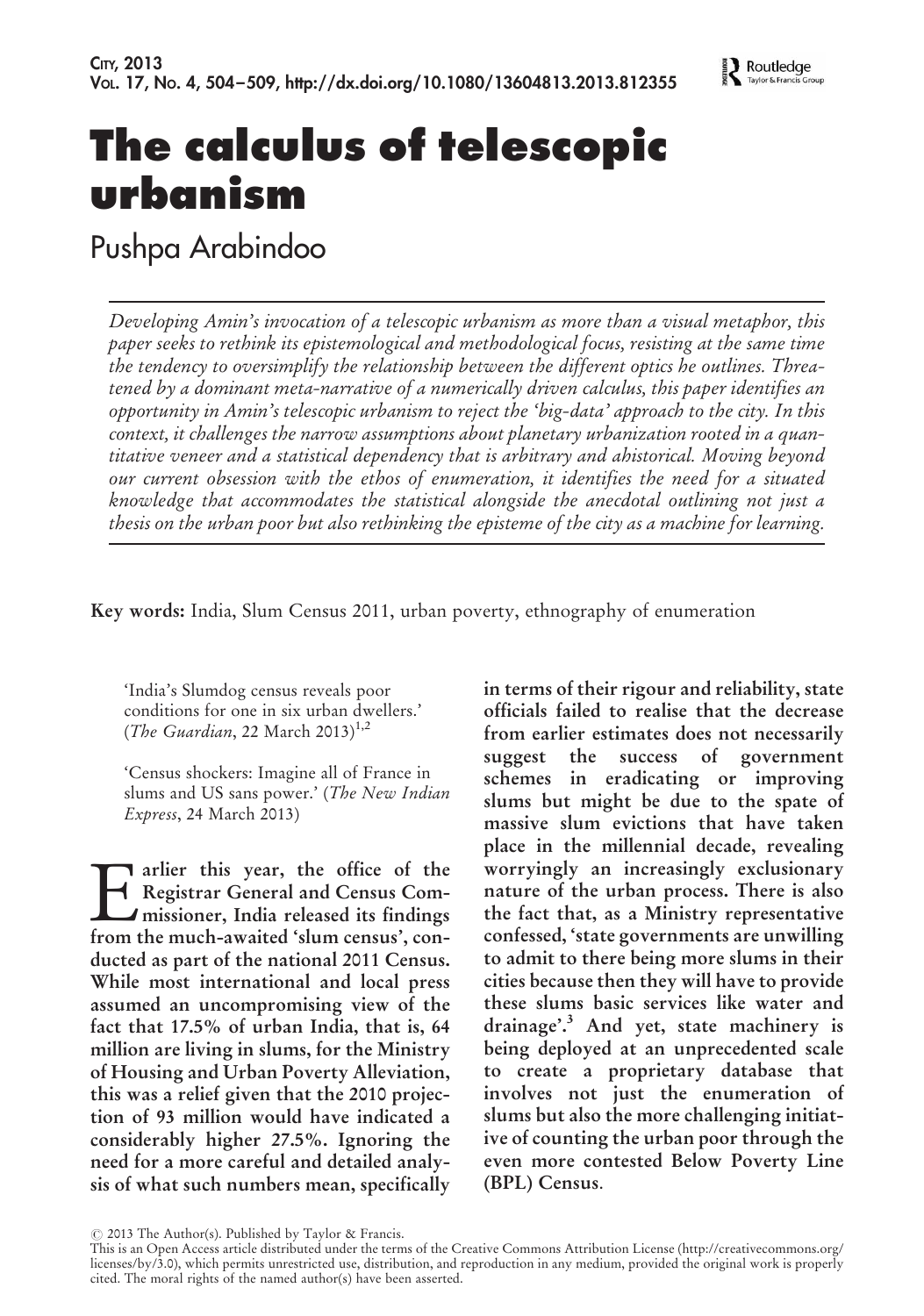While such exercises are justified through the need for an empirical reality that is seemingly objective, they have not been without controversy. Questions have been raised over the fact that such data are often arbitrary and ahistorical, and therefore prone to manipulation through subjective interpretation. There has also been the larger question of generating poverty and slum statistics based on an efficient drawing of a single line, and working out the number of the unfortunate ones finding themselves below or inside it. Irrespective of the fact that one has to define a threshold at some point, where and how it is done has generated a heated discussion, as a result of which recent debates around urban poverty have unfortunately been confined to methodological rather than conceptual concerns.

Reservations about the coercive nature of the larger Census-based process notwithstanding, what is of greater concern is the fact that exercises such as the slum census are being justified on the basis of the Indian government's commitment to the UN-Habitat's millennial agenda of making 'cities without slums', placing considerable emphasis on quantitative methodologies and an exceptional desire to capture the urban poor and their environments as a tangible, measurable entity. The result is not just a gross oversimplification of the relationship between urban poverty and slums, but also a deeper concern about the obsession of international financial institutions such as the United Nations (UN) and the World Bank with hard data-sets. Their influence in the global poverty and development debates has compelled aid-dependent nations to generate reams of poverty statistics, hardly questioning the crude standardised formulas that are often applied. In a scathing review of UN-Habitat's Challenge of the Slums report, Gilbert (2005) questions such reports prepared by international agencies, and the necessity to calculate the number of 'slum-dwellers' when it draws attention to the problem but the solutions it offers are often simple remedies that are either bland or miss the point. It is

thus difficult to place much faith in the resulting blanket policies and dictums which seem misguided in their narrow assumptions about solving poverty. The supposedly rational empirical dynamism attached to the ethos of enumeration leaves little room for a more nuanced understanding of the highly uneven historical–geographical transformations unfolding in cities today. Instead, as Brenner and Schmid (forthcoming) remind us in their critique of urban demography, statistical calculations impose a falsely constructed and tightly circumscribed static understanding of cities that is not only empirically untenable but also theoretically incoherent.

It is this meta-narrative of a numerically driven calculus that threatens Amin's telescopic urbanism where, irrespective of whichever end you look from, whether it is blurry or focused, seen in parts or whole, the duplicity of numbers dominates the view frame. This is something he is well aware of as, in a freewheeling conversation with Matthew Gandy, he explains his reservation about the prevalent orthodoxy in urban analysis that 'the contemporary city—with all its complexities, flows, continual changes, unexpected combinations and large-scale phenomenon—can be data captured' or what he deems is the 'big-data' approach to the city (Amin 2013a, 90). He finds it conceited 'to think that the availability of sophisticated mathematical models able to work large data in nuanced ways, allows the city to be visualised and understood in all its complexities and evolving changes' (90). While he frames his concern mainly as a methodological issue, Brenner and Schmid (forthcoming) contend that there is an intractable theoretical problem hidden behind 'false evidence' produced from a data-based approach to urban research. This is where the opportunity and challenge lies for telescopic urbanism to move beyond our current obsession with enumerating cities, and instead construct a more useful epistemology that can address effectively the current condition of capitalist, socio-spatial restructuring.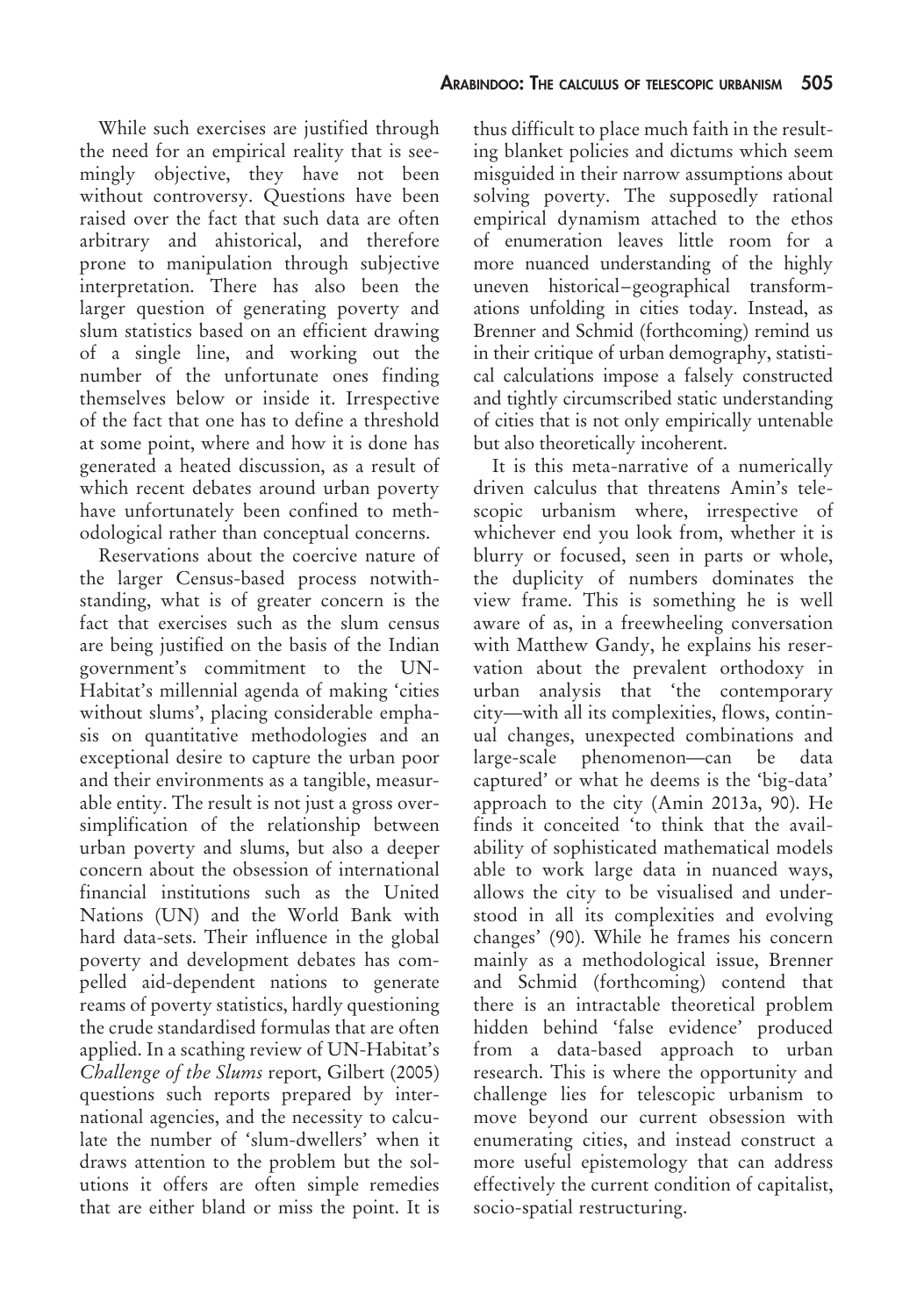This, however, does not necessarily mean a complete rejection of enumeration as an inappropriate heuristic device. For while questions persist about the arbitrary nature of its classifications and its strange ways of making the invisible not only visible but also vulnerable, it cannot be denied that the attendant practices of enumeration and its knowledge systems have been used in the empowerment of slum-dwellers and urban poor. Thus, even though, Amin (2013b) finds that his human potential optic has no particular care for audit by numbers, or the statistics of absolute and relative poverty, and is perhaps better served by complex ethnographies that refuse to reduce to the language of abjection, self-enumeration as pursued by the poor communities has been known to mobilise knowledge in a manner that enables them to resist eviction, and advance their own rights, resources and claims. This is something Appadurai (2012a, 2012b), despite his criticism of censuses as instruments of state power and control, admits to as he recognises that selfenumeration and self-mapping are more than tools for outlining social reality, and are in fact catalysts for group formation, developing a sense of community that did not exist until documentation. While it might make sense for an in-focus telescopic urbanism to not entirely shed its numerical tendencies and use a discourse of statistical reason commonsensically to convey situated knowledges about everyday practices, we still need to devise more meaningful ways of data collection ensuring that the resulting numbers are rooted in a clear theoretical reflexivity and do not lead us back to the strangely indeterminate quantitative terrain filled with empty abstractions. It is here that telescopic urbanism with its constant zooming in and out can be helpful as it has the unique opportunity of producing an urban calculus where numbers can be usefully disaggregated in detail at different socio-spatial scales without being fetishised.

What would also be helpful is to take Amin's (2013b) roughly laid out manifesto forward into a science of telescopic urbanism that not only accommodates at a methodological level the statistical alongside the anecdotal, but also epistemologically redefine the city as a machine for learning (McFarlane 2011) to create a new field that is not caught in the trap of what many scholars have now come to consider rather derisively as the 'urban age' discourse (Gleeson 2012; Brenner and Schmid, forthcoming). Amin's (2013b) outlining of the two urbanisms, that is, the business consultancy and human potential city, is a useful starting point, as we ask whether there are in reality such harshly drawn boundaries between one that is governed by an economic calculus, and the other by the cultural presumptions and habits of non-market behaviour. Rather than the concessionary urbanism that Amin (2013b) conjures up between the authorising city and the survivalist city, lived experiences show that while the conditions of these two urbanisms might be dispersed and highly differentiated, they are nevertheless linked together through overt and covert webs of connectivity. Thus, in several Indian cities, civil society and political society activists find themselves sometimes in uneasy alliances to battle the state over certain high-profile urban development projects, while at other times they return promptly to their own camps (Figures  $1-3$ ). This changing dynamic is something McFarlane (2012) explores through the ongoing debate on entrepreneurial urbanism as he finds that contemporary entrepreneurial strategies are increasingly co-produced bringing together ostensibly distinct actors over a shared terrain to the point that all divisions seem untenable. It is this shared ideology between business and slum entrepreneurialism, however uneasy it may seem with one driven by survival and the other by profit, that prompts the urban poor to belie the logic of 'deserving' citizens or resisting subjects where, instead of mobilising against displacement, they decide to negotiate better terms of redevelopment (Anand and Radamacher 2011).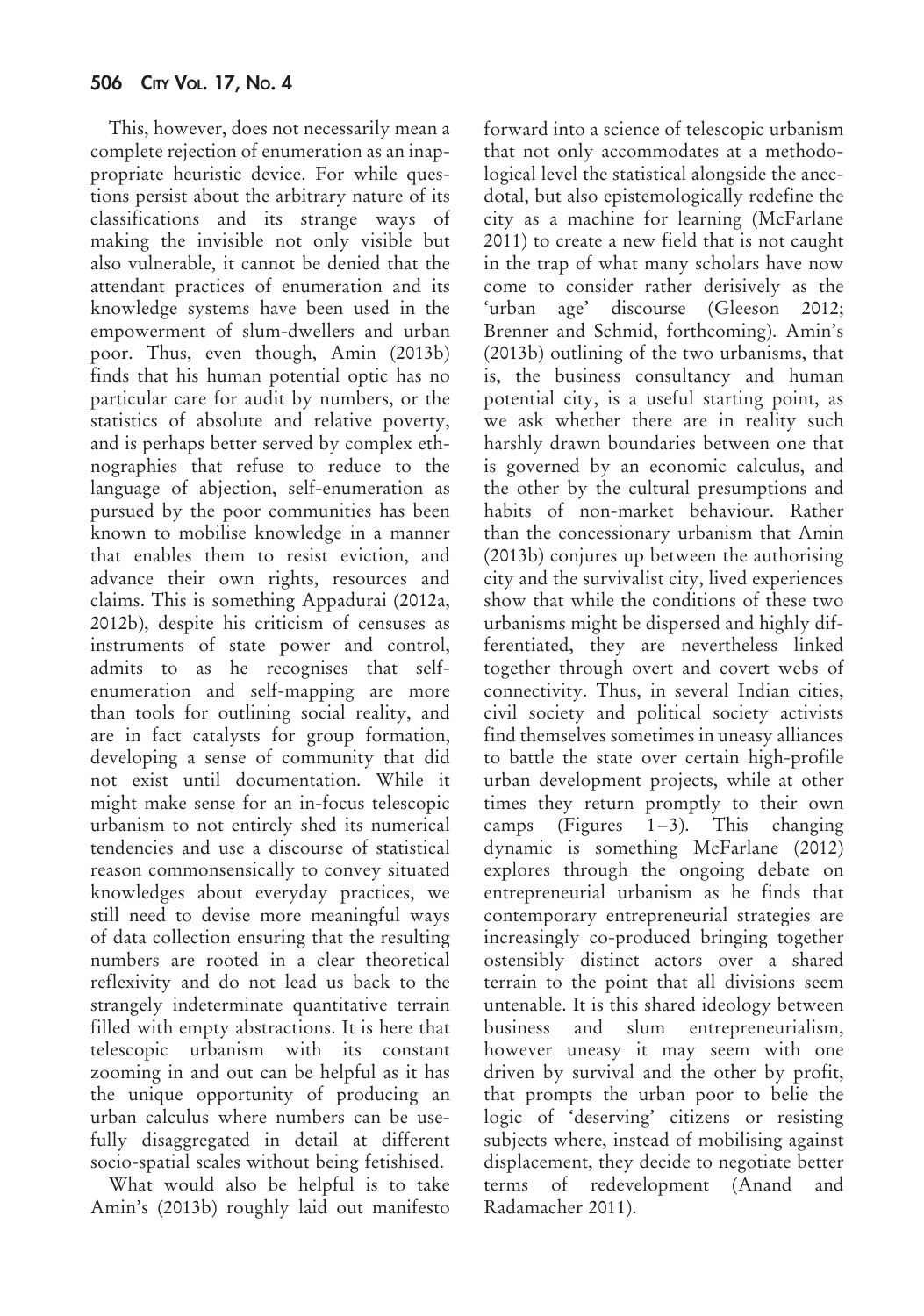In this context, there is an element of naivety to the third optic Amin (2013b, 472) traces as 'one that registers the topographical coalitions and connections across and beyond the city, the communal energies and commitments, the agonistic relations between the subaltern and the state out of which the right of the poor to the city is claimed'. It is difficult to share his enthusiasm for the city of collective rights he envisions, one that is especially drawn from the UN Declaration of Human Rights, and in whose universalism he places much faith. First of all, at least where the right to the city debate is concerned, the UN has single-handedly hijacked the discourse out of its Lefebvrian comfort zone and transformed it into a catchy policy slogan, one that is nothing more than an empty signifier (cf. Merrifield 2011). Secondly, going down



Figures 1–3 On 31 July 2010, members of 14 fishing hamlets (kuppams) under the banner of Meenavar Vaazhvurimai Paadhukaapu Kuzhu (Fisherfolk Livelihoods Rights Protection Committee) gathered at the popular Elliots Beach in Chennai to protest against the proposed 9.7 km elevated expressway along the eastern coast of Chennai, threatening them with eviction and relocation (Figure 1). They were joined by a strong contingent of middle-class residents who had mostly collected under the rubric of the 'Save Chennai's beaches' campaign. Drawing mostly on environmental concerns related to the protection of the beach as the city's critical lung space and the threat that such a project posed to Olive Ridley turtles, their English banners contrasted starkly with those of the fisherfolk who were pressing on a simpler yet more urgent need to preserve their homes and livelihoods (and written in Tamil) (Figure 2). While the demonstration tried to reframe the interactions between civil and political society activists as one of a comfortable collusion between two unlikely sets of actors, there was an undercurrent of tension that could not be denied. It was not just in the 'mob-like' behaviour of fishermen and women rallying together as an angry crowd against the more disciplined human-chain formation of middle-class protesters, but also in the way the notion of a possibly shared ideology became quickly absurd as, towards the end of the afternoon, fisherwomen were seen uncomfortably holding English placards displaying a bourgeois understanding of nature, one that they could little relate to (Figure 3) (Photos: Author, Chennai, India, 2010)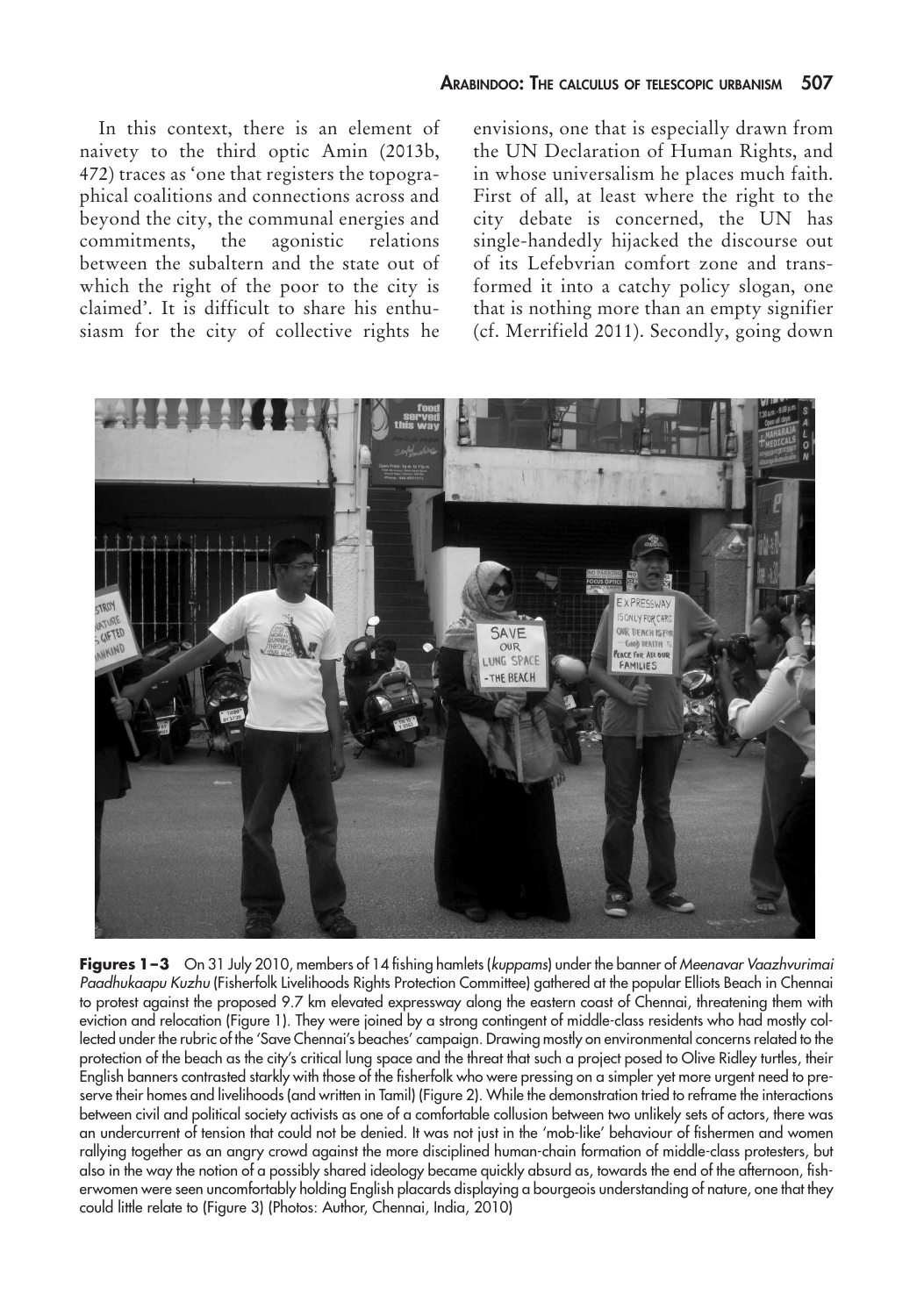

Figure 2



Figure 3